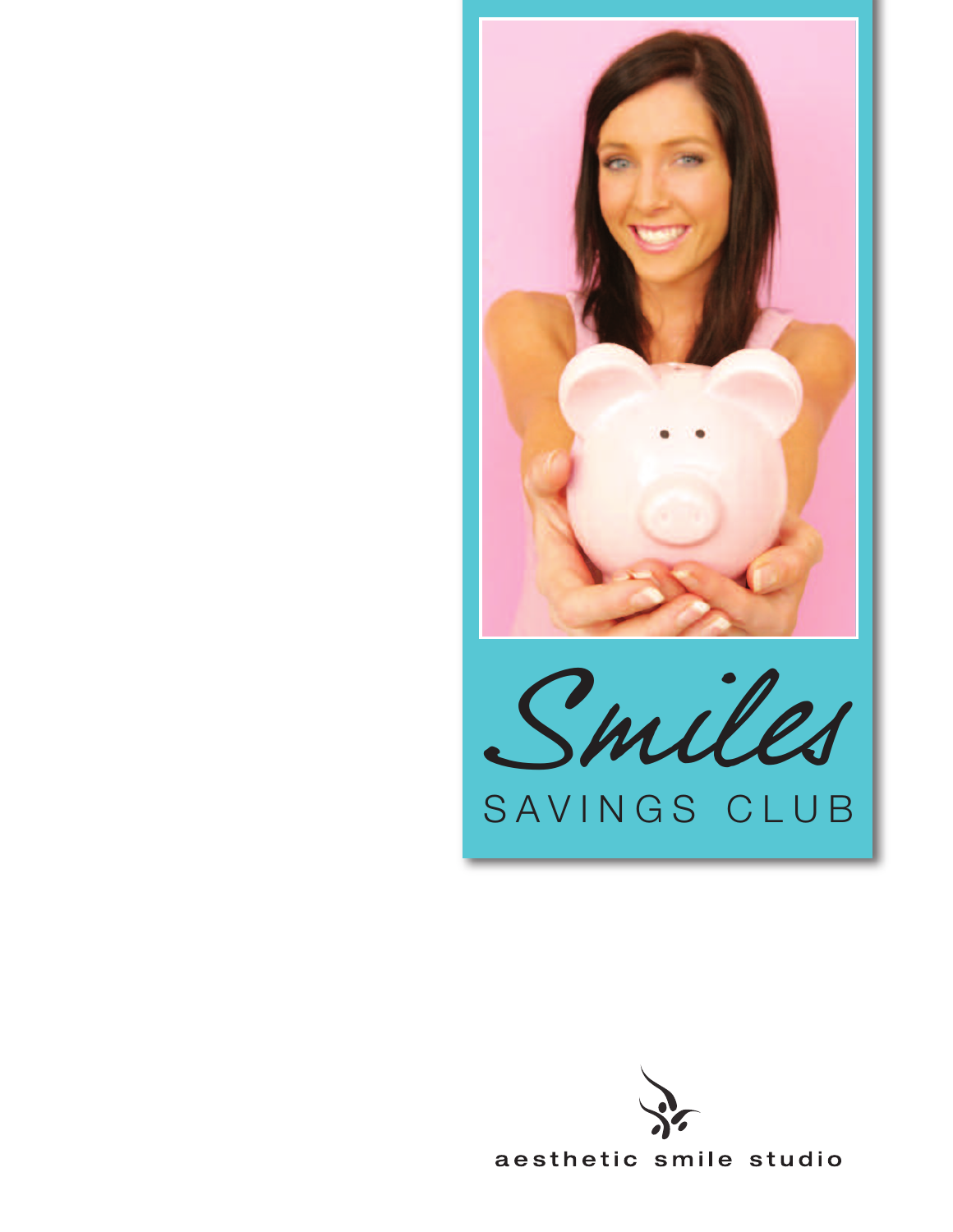

Smiles SAVINGS CLUB

The Aesthetic Smile Studio's **dental savings plan** is designed to provide greater access to quality dental care with affordability. Benefits are available at the Lexington and Northeast locations of Aesthetic Smile Studio.

#### **BENEFITS**

- No yearly maximums
- No deductibles
- No waiting periods
- No pre-authorizations requirements • No pre-existing condition limitations

# **SAVINGS**

- 2 prophylaxis per year
- 2 periodic exams per year
- Bitewing x-rays once per year
- 10% routine dental savings

# **PROGRAM GUIDELINES AND EXCLUSIONS**

This program is a discount plan, not a dental insurance plan; therefore cannot be used:

- In conjunction with another dental plan or discount of any kind
- For services for injuries covered under worker's compensation
- For treatment, which in the sole opinion of the treating dentist or doctor, lies outside their realm of capability
- For referrals to specialists
- For hospitalization or hospital charges of any kind
- For costs of dental care which may be covered under an automobile or medical insurance

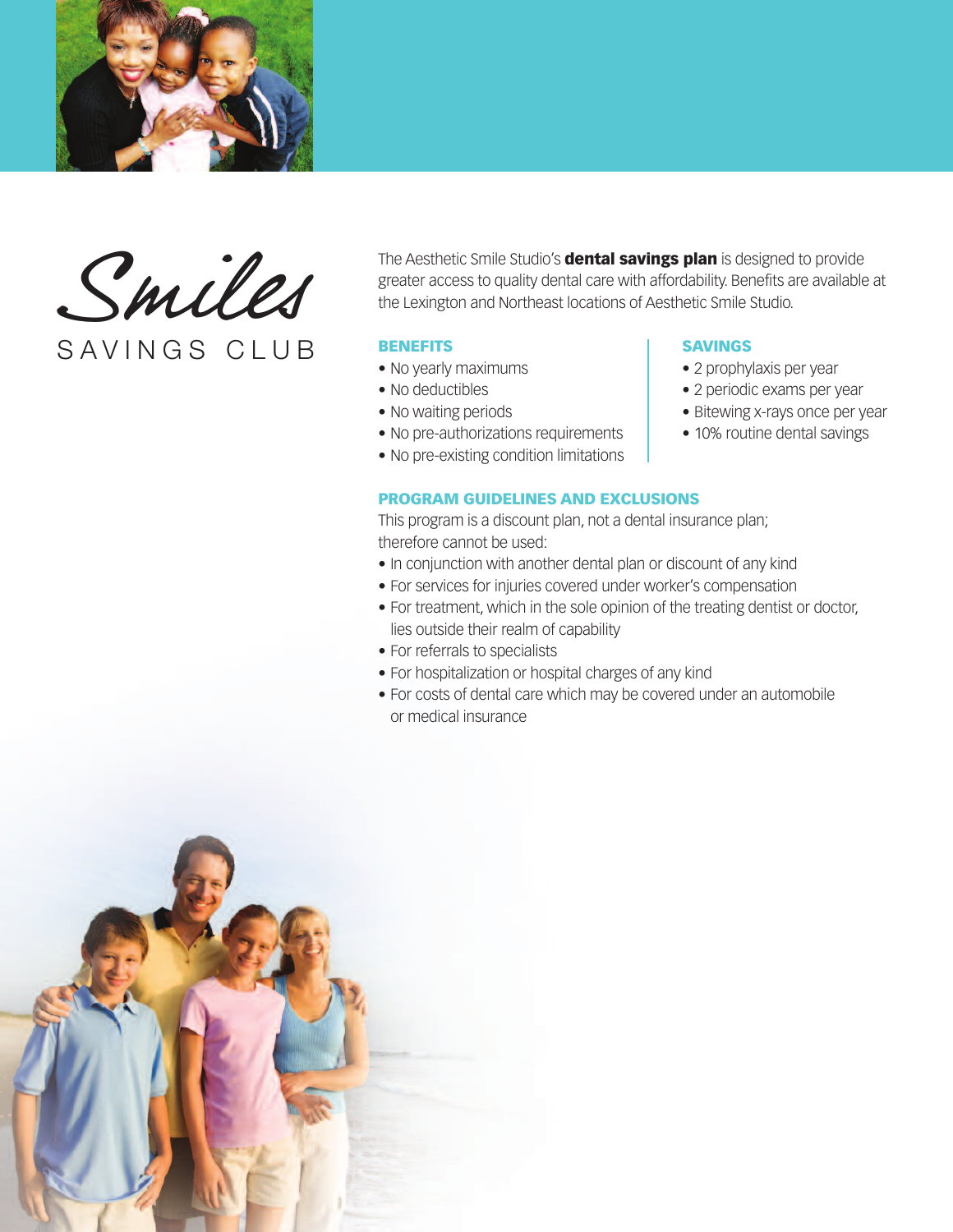

#### Celeste Hiott Springer, D.M.D. Bryan Springer, D.M.D.

1283 North Lake Drive 120 Sparkleberry Xing Lexington, SC 29072 803.957.3005

Columbia, SC 29229 803.699.0003

#### **www.aestheticsmilestudio.com**

### **PRIMARY PROVIDER INFORMATION**

| <b>Birthdate</b>                        |  |
|-----------------------------------------|--|
|                                         |  |
|                                         |  |
| Email <u>__________________________</u> |  |
|                                         |  |

# **DEPENDENTS COVERED** *(spouse, partner, and children under age 23)*

| Name | Birthdate           | Relationship ____                |
|------|---------------------|----------------------------------|
| Name | Birthdate _________ | Relationship ________________    |
| Name | Birthdate           | Relationship ___________________ |
| Name | Birthdate           | Relationship_                    |

### **ACCOUNT TYPE**

**Big Easy Smile Plan:** \$280/year + \$250/year per additional family member (children enrolled in college until age 23)

#### **PAYMENT OPTIONS**

**Credit/Debit:** Visa, Amex, MC, Discover

| Card # | .)atr<br>$\sqrt{2}$<br>$\Lambda$ | $\ddotsc$<br>.,<br>$\mathcal{M}$ | Code<br>Billing<br>$\sqrt{10}$ |
|--------|----------------------------------|----------------------------------|--------------------------------|
|        |                                  |                                  |                                |

I would like to add \$ by account each month using my credit card authorization.

I understand that this credit will be held on my account to pay for future dental treatment, or may be refunded to my credit card per the terms *of this agreement.*

> Appointments cancelled without 2 business days notice will void the ability to reschedule further care until a \$50 broken appointment fee is received.

The **Smile Savings Plan** offers significant discounts on dental services exclusively at the Aesthetic Smile Studio. I understand the benefits, limitations, exclusions and requirements of this plan and agree to the following: Fee for dental services are due when rendered. Fees for fixed or removable restorations (dentures, partials, crowns, onlays, veneers) are due at the impression visit. Club benefits may not be used with any insurance plans, discounts, or for injuries covered under workman's compensation. Non-refundable for any reason for one year. It is the participant's responsibility to utilize the benefits during the coverage dates.